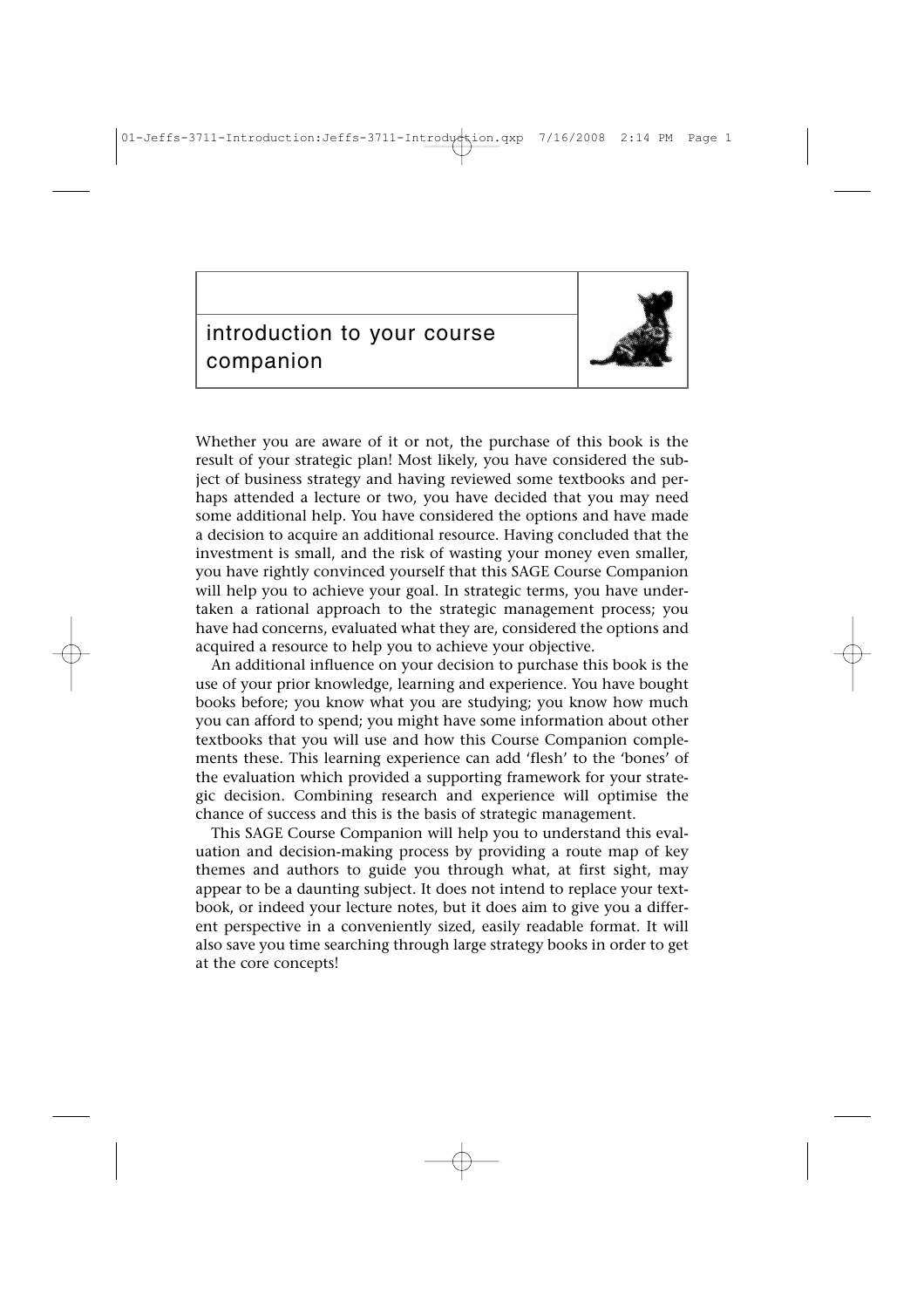## **2 STRATEGIC MANAGEMENT**

#### **Note**

One of the great advantages of studying business strategy is the wealth of examples that are routinely discussed in newspapers and news reports. These provide an ideal opportunity to think about what you are studying and apply the theoretical concepts to the article. This means that when it comes to your examination, the availability of recent examples and the ability to extract the relevant information and make important connections will be second nature to you, and will help you to achieve the best marks.

# **How to use this book**

Business strategy is such a broad subject that students often find it difficult to assimilate the key aspects of the study, especially with other subjects competing with their study time. The SAGE Course Companion has been designed with this in mind. It is a learning tool which will support your reflective study during your course and will also act as a revision guide towards the end of your undergraduate course. However, it is not intended as a short-cut to everything you need to know! You are strongly advised to use your textbooks and a wide range of other sources of material in order to gain a greater depth of understanding.

The textbooks referred to in this SAGE Course Companion include:

Coulter, M. (2008) *Strategic Management in Action*. 4th edn.

Johnson, G., Scholes, K. and Whittington, R. (2008) *Exploring Corporate Strategy*. 8th edn.

Lynch, R. (2006) *Corporate Strategy*. 4th edn.

Thompson, J.L. and Martin, F. (2005) *Strategic Management: Awareness, Analysis and Change*. 5th edn.

The SAGE Course Companion will help you to make important connections between otherwise seemingly disjointed subject areas. It provides examples of examination questions and a guide to the answers that will be expected for each, and also attempts to identify many of the common mistakes that students make in their use of strategic tools and theories. A significant portion of the guide also provides a link between your theoretical study and learning styles, with hints and tips which will not only help you in your business strategy studies and examinations, but will also provide a useful framework for other undergraduate modules.